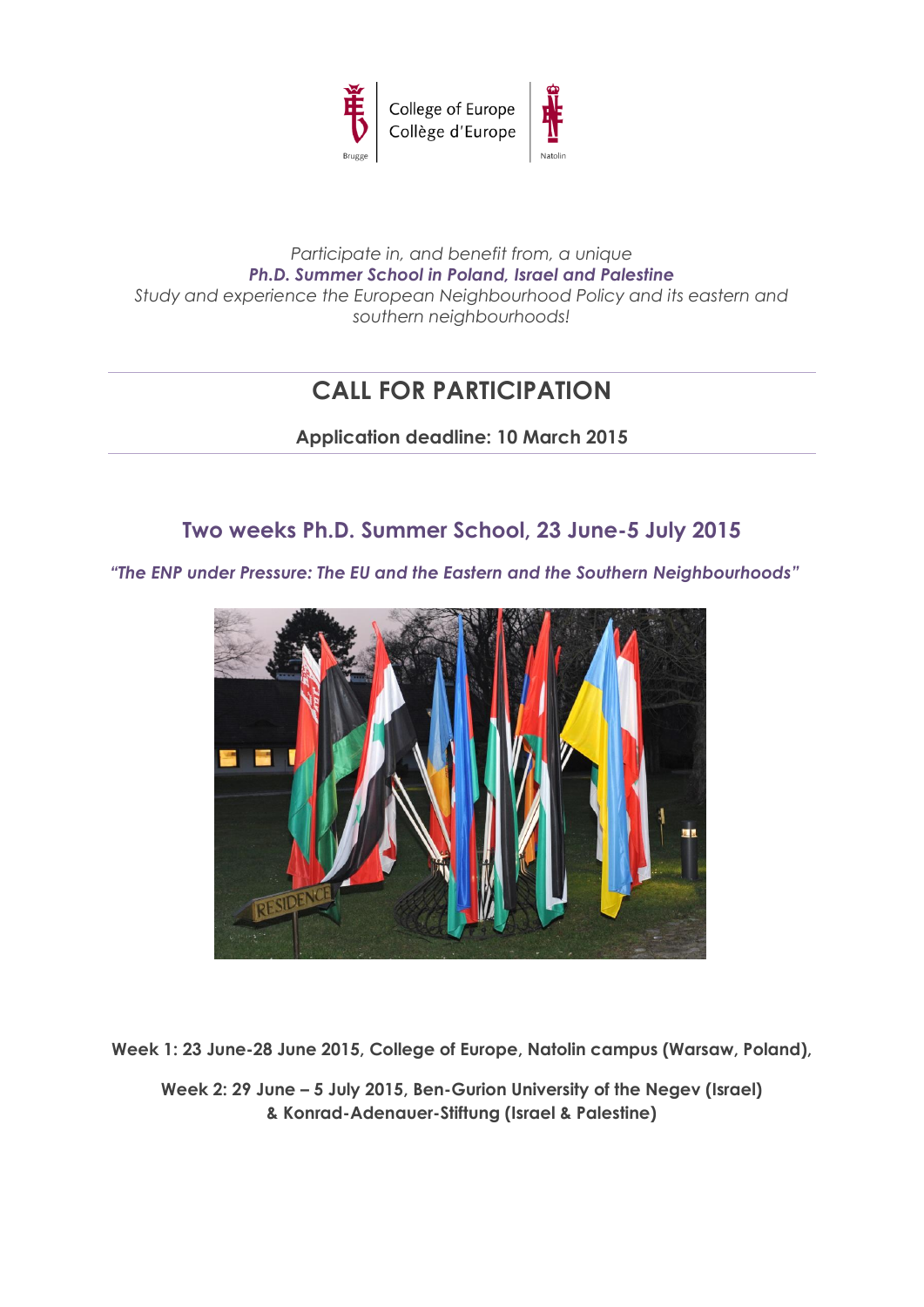#### **Place & date**

Following the success of previous ENP Ph.D. Summer Schools, held at the Natolin campus of the College of Europe, and the EUROPE IN THE WORLD Ph.D. summer schools, which have been taking place yearly since 2010 at the University of Roskilde (Denmark), the University of Crete in Rethymno (Greece), and the Lisbon University Institute (Portugal) respectively, the European Neighborhood Policy Chair at the College of Europe, Natolin campus, in collaboration with the Centre for the Study of European Politics and Society (CSEPS) at Ben-Gurion University of the Negev (BGU) and the Konrad Adenauer Stiftung (KAS; Jerusalem Office and Ramallah Office), is organizing the third Ph.D. Summer School on *"The ENP under Pressure: The EU and the Eastern and the Southern Neighbourhoods",* from 23 June to 5 July 2015 at the College of Europe, Natolin campus (Warsaw) , at BGU (Beer Sheva) and at KAS (Jerusalem and Ramallah) .

#### **Organization**

The event is sponsored by the ENP Chair of the College of Europe, Natolin campus [\(http://www.coleurope.eu/page-ref/european-neighbourhood-policy-chair\)](http://www.coleurope.eu/page-ref/european-neighbourhood-policy-chair) the BGU [\(http://www.europebgu.com\)](http://www.europebgu.com/) and the KAS offices in Jerusalem and Ramallah [\(http://www.kas.de/israel/en/;](http://www.kas.de/israel/en/) [http://www.kas.de/palaestinensische-gebiete/en/\)](http://www.kas.de/palaestinensische-gebiete/en/), in collaboration with the ECPR [\(www.ecpr.eu\)](http://www.ecpr.eu/), the ECPR-SGEU [\(http://sgeu-ecpr.org/\)](http://sgeu-ecpr.org/), and the TEPSA [\(http://www.tepsa.eu/\)](http://www.tepsa.eu/).

#### **Subject of the summer school**

The Ph.D. Summer School will concentrate on the dynamics between the European Union (EU) and its eastern and southern neighborhoods, and the Israeli-Palestinian conflict with a special focus on the revised European Neighbourhood Policy (ENP) framework, which is currently undergoing yet another review process. It will analyze the evolution and implications of the ENP, the social and political transformations in the neighboring countries, issues related to conflict and territorial occupation, and discuss how the most recent developments in the ENP countries, as well as in the Israeli-Palestinian conflict, influence EU policies and politics.

#### **Purpose**

The purpose of this summer school is to bring together and train a group of Ph.D. students in theoretical, empirical and research-strategic issues on the subject matter, as well as encourage the exchange of their expertise. Additionally, the aim is to support the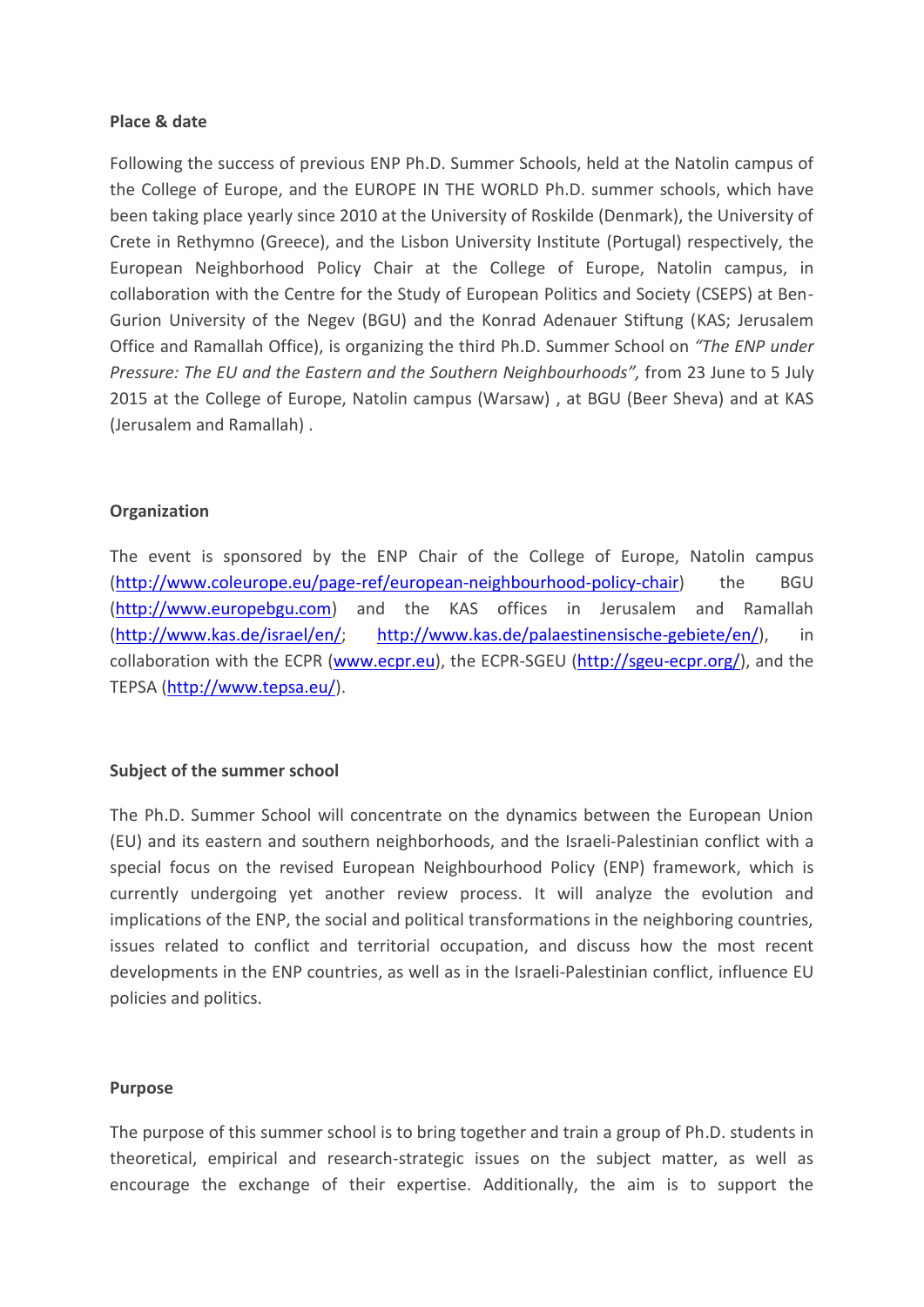participants in furthering their research projects. The Ph.D. Summer School invites political science applicants who specialize in various sub-disciplines, including EU Integration Studies, International Relations, Comparative Politics, Peace and Conflict Studies, and Public Administration.

## **Structure and content details**

The first week, to be held on the Natolin campus of the College of Europe, will focus exclusively on the eastern dimension of the ENP, while the second week, to be held at BGU in Beer Sheva and at KAS Jerusalem and Ramallah, will focus on the southern dimension of the ENP and the Israeli-Palestinian conflict. Invited academics and relevant practitioners will give lectures in the mornings. Participants will present their own work in the afternoons. The topics presented during the morning sessions include, among others:

- The Evolution of the ENP Problems and Pitfalls
- Research designs in the study of European integration, EU foreign policy and the ENP
- What kind of power? Role concepts, the ENP and 'Normative Power Europe'
- The EU and state-building in the southern neighbourhood
- External Perceptions of the ENP and the EU as an international actor
- The EU's Common Foreign and Security Policy and the ENP
- The ENP and Democracy Promotion
- A new generation of association agreements with the eastern neighbours of the EU
- The EU, the ENP and the Arab Spring
- The ENP and European external energy policy
- The ENP and the Eastern Partnership The case of Ukraine
- The ENP and the Union for the Mediterranean
- The EU, the ENP and conflicts in the neighbourhood
- The EU, the ENP and the Israeli-Palestinian conflict
- The role of civil societies in conflicts in the neighbourhood
- The role of the European Parliament, the EEAS and other EU institutions in the ENP
- …..and more!

The school offers scholarly support on issues relating to the individual projects. In this respect, Ph.D. students are expected to circulate their paper before each presentation, and each presentation will be assigned to a discussant/lecturer that is supposed to prepare a number of specific comments. All of the students' presentations will be followed by substantive discussions about how to improve their research theoretically/conceptually/methodologically and with regards to the case studies and the evidence used.